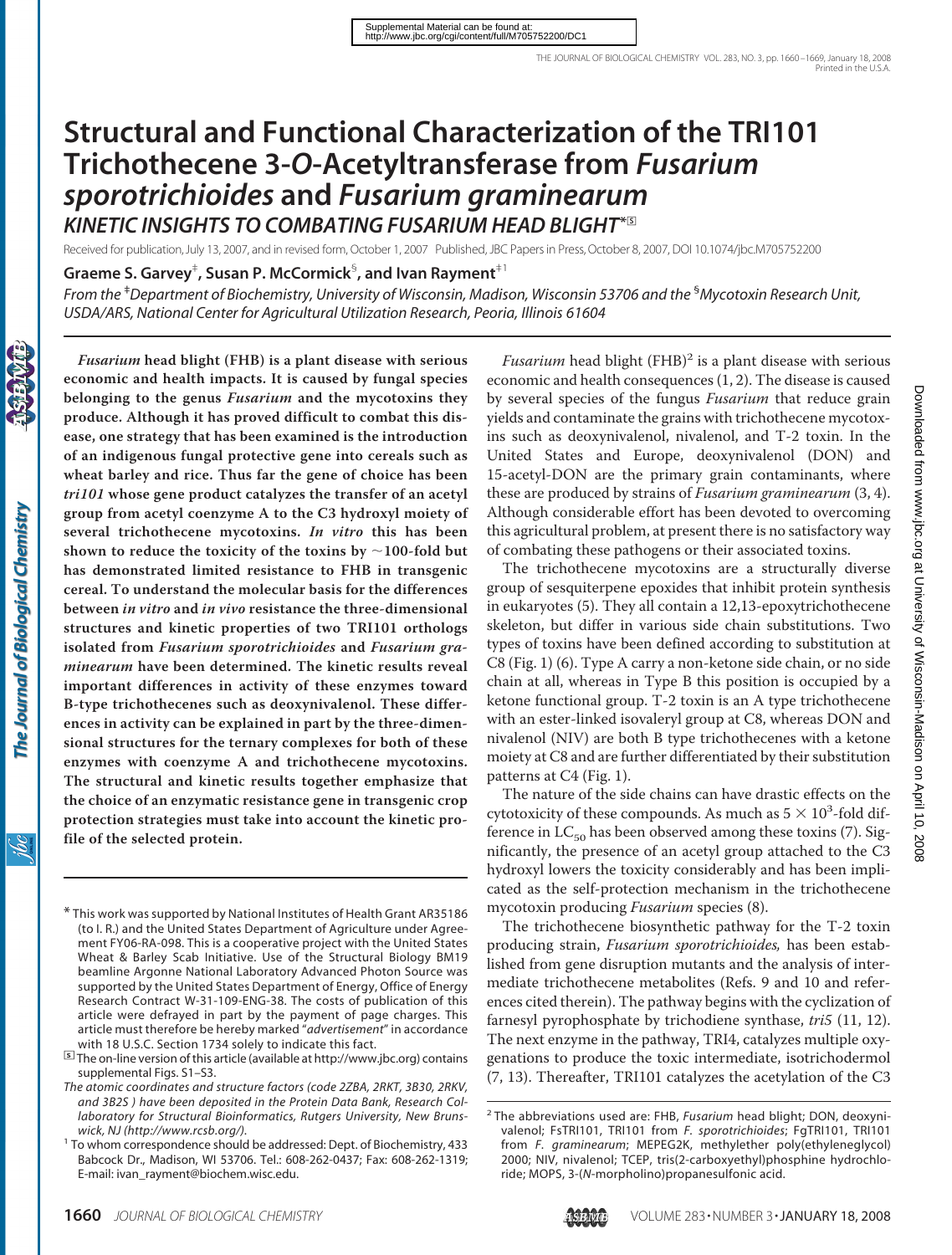

OH FIGURE 1. **Schematic representation of the trichothecene mycotoxin core ring structure and structures for T-2 toxin and DON (for isotrichoder-** $\text{maol } R^1 = \text{OH}, R^2, R^3, R^4, \text{and } R^5 = \text{H}.$ 

hydroxyl group, which has been demonstrated to lower the toxicity of trichothecene mycotoxins 100-fold (7, 13). The acetylation at C3 has been proposed to protect the *Fusarium* through the remainder of the biosynthetic pathway (8). Indeed, TRI101 will acetylate and reduce the toxicity of the final products of the biosynthetic pathway including T-2, NIV, and DON (13). The last step in the biosynthetic pathway is removal of the protecting C3 acetyl group before being secreted by the organism (14, 15).

Control of the toxicity of trichothecene mycotoxins by modification of the C3 hydroxyl moiety has been identified as a resistance mechanism to FHB and DON. In *Arabidopsis thaliana* addition of a glucose moiety to the C3 hydroxyl group of DON and 15-ADON by a glucosyltransferase has been shown to reduce their toxic effects (16). Likewise, modification of the C3 hydroxyl group to a ketone by a soil bacterium in the *Agrobacterium-Rhizobium* group reduced DON toxicity 10-fold (17). For these reasons, enzymes that modify the C3 position have proved attractive targets for the development of FHB transgenic resistance strategies.

The *tri101* gene from *F. sporotrichioides* has been isolated and transgenically inserted into yeast (18), tobacco (19), wheat (20), and barley (21). Likewise, the *tri101* gene from *F. graminearum* has been transgenically inserted into *Saccharomyces pombe* (13) and rice (22). In laboratory scale tests*tri101* consistently provided protection against FHB, although direct comparisons are difficult. Unfortunately, field trials of transgenic

### *Structure and Kinetics of TRI101 Acetyltransferase*

wheat and barley expressing the *tri101* gene from *F. sporotrichioides* did not show resistance to *F. graminearum*. It was concluded that the intense disease pressure in the field trials overwhelmed the resistance provided by FsTri101 and perhaps was compounded by the use of a *tri101* gene from a T-2 producing organism rather than one from a DON producing *Fusarium* strain (21).

At the time the transgenic strains were prepared it was unknown whether there might be enzymatic differences between TRI101 orthologs from different sources. The TRI101 acetyltransferase from *F. sporotrichioides* was assessed for its ability to acetylate the C3 position of different trichothecene myctoxins, but the kinetic rate constants were not determined (13, 18–22). Given the structural differences between T-2, DON, and isotrichodermol, it would have been reasonable to expect differences in the kinetic profiles for TRI101 from different organisms. Indeed, as demonstrated here, there are clear differences in activity that would have supported an alternative choice for the construction of transgenic species.

We present here structural and kinetic data for two TRI101 orthologs isolated from *F. sporotrichioides* (FsTRI101) and from *F. graminearum* (FgTRI101). The three-dimensional structures of FsTRI101 and FgTRI101 have been determined together with a series of ternary complexes with CoA and T-2 and DON. In addition, their kinetic profiles toward A and B type trichothecene mycotoxins have been measured. The large variation in  $K_m$  between these orthologs can be explained by differences in their active sites. Finally, a mechanism for catalysis is proposed. The structural and kinetic results emphasize that the choice of an enzymatic resistance gene in transgenic crop protection strategies must take into account the kinetic profile of the selected protein.

#### **EXPERIMENTAL PROCEDURES**

*Plasmid and Strain Construction*—All cloning was performed in *Escherichia coli* strain Top10. The *tri101* gene (AF127176) from *F. sporotrichioides* was amplified using forward primer 5'-GCTAGCATGGCCGCAACAAGCAGCACAAGC-AGCCAGTCTTTTGAC-3' and reverse primer 5'-gCTgAgC-CTACCCAATATACTTTGCGTACTTTGTCCACTCCTC-ATCC-3' from genomic DNA (a gift from Dr. Jaechuk Yu, University of Wisconsin, Madison, WI). The *tri101* gene from *F. graminearum* (AB000874) was isolated from genomic DNA of strain PH-1 (a gift from Dr. Nancy Keller, University of Wisconsin, Madison, WI) using forward primer 5'-GCTAGC-ATGGCTTTCAAGATACAGCTCGACACCCTCGG-3' and reverse primer 5'-gCTgAgCTTAACCAACGTACTGCGCA-TACTTGGTCC-3'. There are no introns in the genomic genes for either enzyme. The PCR product was ligated into the Zero Blunt TOPO vector (Invitrogen) where the sequence was verified. Thereafter the wild-type *TRI101* genes were excised with restriction enzymes NheI and BlpI (New England Biolabs), and ligated into a modified pET31b (Novagen) vector that included an N-terminal  $His<sub>6</sub>$  tag followed by a tobacco etch virus protease cut site. The N-terminal amino acid sequence of this construct is MSYYHHHHHHDYDIPTS $ELYFQGASM_1S_2$ . where the location of the tobacco etch virus protease cleavage site is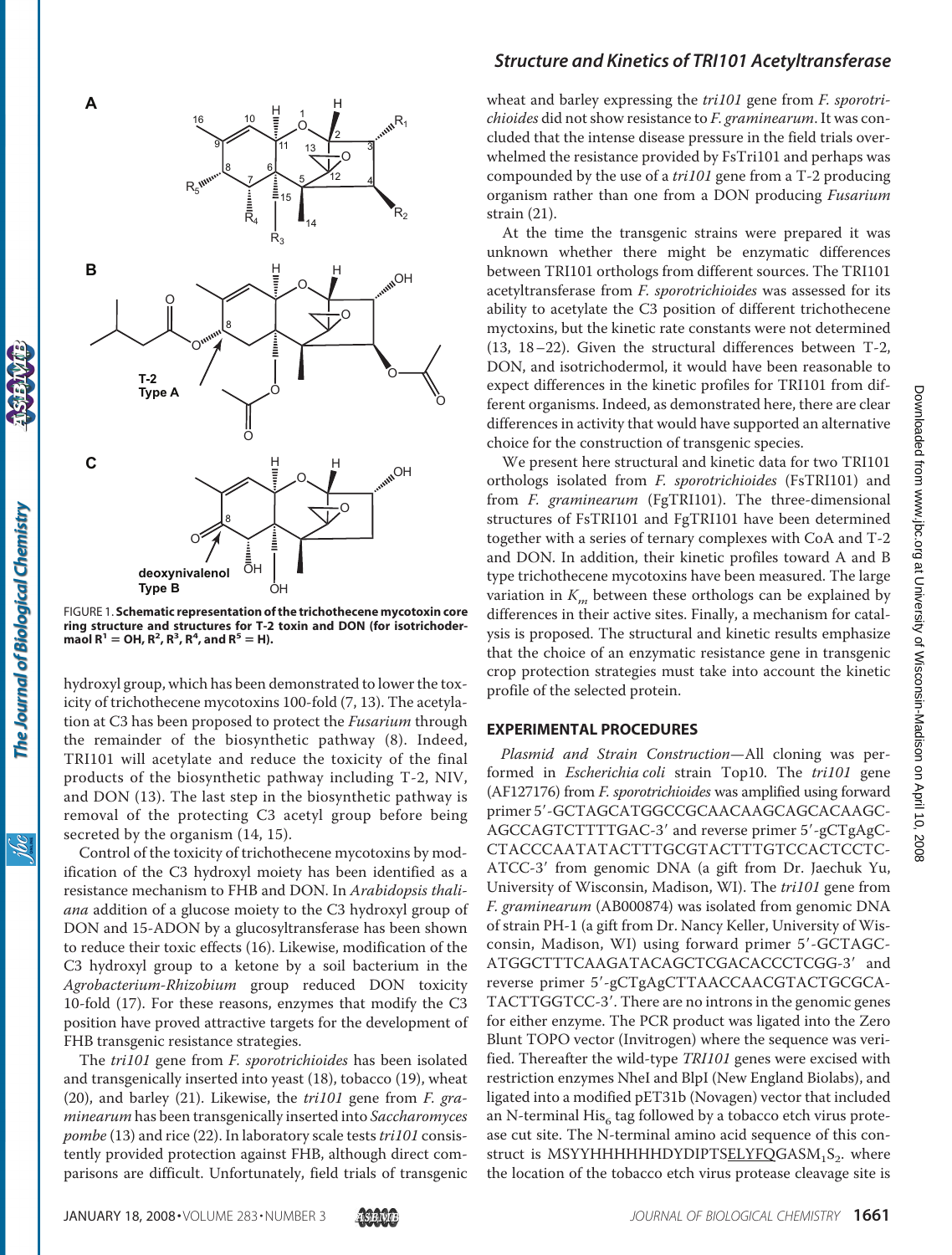underlined. This cloning procedure introduced three residues at the N terminus of each enzyme.

*Protein Expression*—*TRI101* from *F. sporotrichioides* (FsTRI101) was overexpressed in *E. coli* strain Rosetta( $\lambda$ DE3) (Novagen). A starter culture from a single colony was grown overnight at 37 °C in LB medium supplemented with ampicillin. 10 ml of the starter culture was used to inoculate 1 liter of  $LB$  + ampicillin media. Cultures were grown at 37 °C until they reached an optical density ( $A_{600}$ ) of  $\sim$  1.2. Cultures were cooled to 16 °C and induced with 1 mm isopropyl  $\beta$ -D-thiogalactopyranoside. Cells were harvested after 24 h by centrifugation at 5,000  $\times$  g, flash frozen in liquid nitrogen, and stored at  $-$  80 °C.

*Protein Purification of FSTRI101*—10 g of cells containing FsTRI101 were re-suspended in 70 ml of a lysis buffer, which contained 50 mM potassium phosphate, 300 mM NaCl, 20 mM imidazole, 2 mm 2-mercaptoethanol, 1 tablet/50 ml of Complete Inhibitor (Roche), and 35 mg of lysozyme at pH 8.0. The cells were lysed by sonication. Cellular debris was removed by centrifugation at 40,000  $\times$  *g* for 30 min. The supernatant was loaded onto a 5-ml column of nickel-nitrilotriacetic acid-agarose (Qiagen) previously equilibrated with lysis buffer. After washing with lysis buffer, the FsTRI101 protein was eluted with a linear gradient of 20–300 mm imidazole in lysis buffer. Fractions containing FsTRI101 protein were identified using SDS-PAGE and Coomassie Blue staining and dialyzed against 10 mm HEPES, 100 mm NaCl, 0.5 mm tris(2-carboxyethyl)phosphine hydrochloride, 2 mm EDTA, pH 7.5, buffer 4 °C. The His<sub>6</sub> tag was removed with tobacco etch virus protease (23). The resultant protein, after passage over a further nickel-nitrilotriacetic acid column, was concentrated to  $\sim$ 17 mg/ml using a Centriprep YM30 concentrator (Millipore) and dialyzed against 10 mM HEPES, 20 mM NaCl, 0.5 mM tris(2-carboxyethyl)phosphine hydrochloride, pH 7.5.

*Expression and Purification of TRI101 from F. graminearum*— FgTRI101 was overexpressed in a similar manner to FsTRI101 except that the cells were grown in M9 minimal media (24) and CoA (Sigma) was added to 15  $\mu$ M following equilibration at 16 °C and prior to induction with isopropyl  $\beta$ -D-thiogalactopyranoside. Inclusion of CoA increased the percentage of soluble protein. The protein was purified as above except that the final dialysis buffer contained 10 mm HEPES, 100 mm NaCl, 0.5 mM tris(2-carboxyethyl)phosphine hydrochloride, pH 7.5. The final protein concentration was 13 mg/ml.

*Preparation of Selenomethionine-labeled FsTRI101 Protein*— Cultures of *E. coli* strain Rosetta(λDE3) carrying plasmid encoding *FsTRi101* were grown overnight at 37 °C in M9 minimal medium (24) supplemented with ampicillin. 10 ml of the starter culture was used to inoculate 650 ml of  $M9$  + ampicillin. Cultures were grown at 37 °C to an optical density  $(A_{600})$  of  $\sim$ 1.2. Cultures were cooled to 16 °C and supplemented with 65 mg each of L-lysine, L-threonine, and L-phenyalanine, and 31 mg each of L-leucine, L-isoleucine, L-valine, and L-selenomethionine. After 30 min, expression of the *Fstri101* gene was induced with 1 mm isopropyl  $\beta$ -<code>D-thiogalactopyranoside. Cells</code> were harvested after 20 h and flash frozen in liquid nitrogen. The protein was purified as described above.

*Crystallization and Structural Determination of Selenomethionine-labeled FsTRI101*—Crystals of FsTRI101 were grown by hanging drop vapor diffusion at 23 °C by mixing a 1:1 solution of protein at 11.3 mg/ml that contained 4.2 mm CoA, 167  $\mu$ M T-2, and 0.83% Me<sub>2</sub>SO with 28% methylether poly(ethylene glycol) 2000 (MEPEG2K), 55 mm CaCl<sub>2</sub> buffered with 0.1  $\text{M}$ HEPES, pH 7.5, and equilibrating against the same precipitant. Single crystals grew to  $0.15 \times 0.15 \times 0.15$  mm in 5 days. The crystals were transferred directly into a solution containing 5% glycerol,  $1 \text{ mm } CoA$ ,  $25 \text{ mm } NaCl$ ,  $65 \text{ mm } CaCl$ <sub>2</sub>,  $30\%$ MEPEG2K, 0.1 M HEPES buffer, pH 7.5, and then stepwise into a cryoprotectant solution containing 5% glycerol, 1 mm coenzyme A (CoA), 300 mm NaCl, 70 mm CaCl<sub>2</sub>, 32% MEPEG2K, 0.1 M HEPES buffer, pH 7.5. Crystals were flash frozen in liquid nitrogen.

X-ray data were collected from crystals of native and selenomethionine-substituted protein at SBC Beamline 19-BM (Advanced Photon Source, Argonne National Laboratory, Argonne, IL). The x-ray data were processed and scaled with HKL2000 (25). X-ray data collection statistics are presented in Table 1.

The structure of *F. sporotrichioides* TRI101 was solved by two wavelength MAD phasing. The program SOLVE was utilized to locate 46 of the 52 selenium atoms in the asymmetric unit and to generate initial protein phases (figure of merit 0.45) (26). Solvent flattening with RESOLVE resulted in an interpretable electron density at 2.0-Å resolution (27). Alternate cycles of manual model building and least squares refinement with the programs COOT (28) and Refmac (29) reduced the *R*<sub>factor</sub> to 15.6% for all x-ray data from 50 to 2.0 Å. Refinement statistics are presented in Table 1.

*Crystallization of FgTRI101*—Crystals of FgTRI101 in the apo form and complexed with CoA, T-2, and ethyl-CoA bound were grown by hanging drop vapor diffusion in three different forms: apo crystals grew from a 1:1 mixture of enzyme at 13 mg/ml and a precipitant solution of 2.1 M sodium malonate, 100 mм MOPS, pH 6.9, at 25 °C. Single crystals grew to 0.4  $\times$  0.3  $\times$ 0.01 mm in 30 days. These crystals were transferred into a synthetic mother liquor containing 2.4 M sodium malonate, 135 mM NaCl, 5 mM T-2, and 100 mM MOPS, pH 6.9, at 25 °C. Crystals were flash frozen in liquid nitrogen.

Crystals of the complex of FgTRI101 with CoA and T-2 mycotoxin were grown from a 1:1 mixture of enzyme at 10.4 mg/ml and a precipitant solution of 2.1 M sodium malonate, 100 m<sub>M</sub> MOPS, pH 6.9, at 25 °C, containing 4.2 m<sub>M</sub> CoA and 1.6 m<sub>M</sub> T-2 toxin. Single crystals grew to dimensions of  $0.4 \times 0.4 \times 0.01$ mm in 55 days. Crystals were flash frozen directly from the crystallization mixture.

The complex between FgTRI101 and ethyl-CoA was crystallized by vapor diffusion from a 1:1 mixture of 12.5 mg/ml enzyme and a precipitant solution of 2.1 M sodium malonate, 100 mM MOPS, pH 6.9 at 25 °C, containing 4 mM ethyl-CoA. Single crystals grew to  $0.4 \times 0.4 \times 0.01$  mm in 55 days. Crystals were flash frozen directly from the crystallization mixture.

Crystals of FgTR101 with DON and CoA bound in the active site were obtained by soaking crystals that were previously grown in the presence of T-2. These latter crystals were grown by mixing equal volumes of 8.7 mg/ml enzyme with a precipi-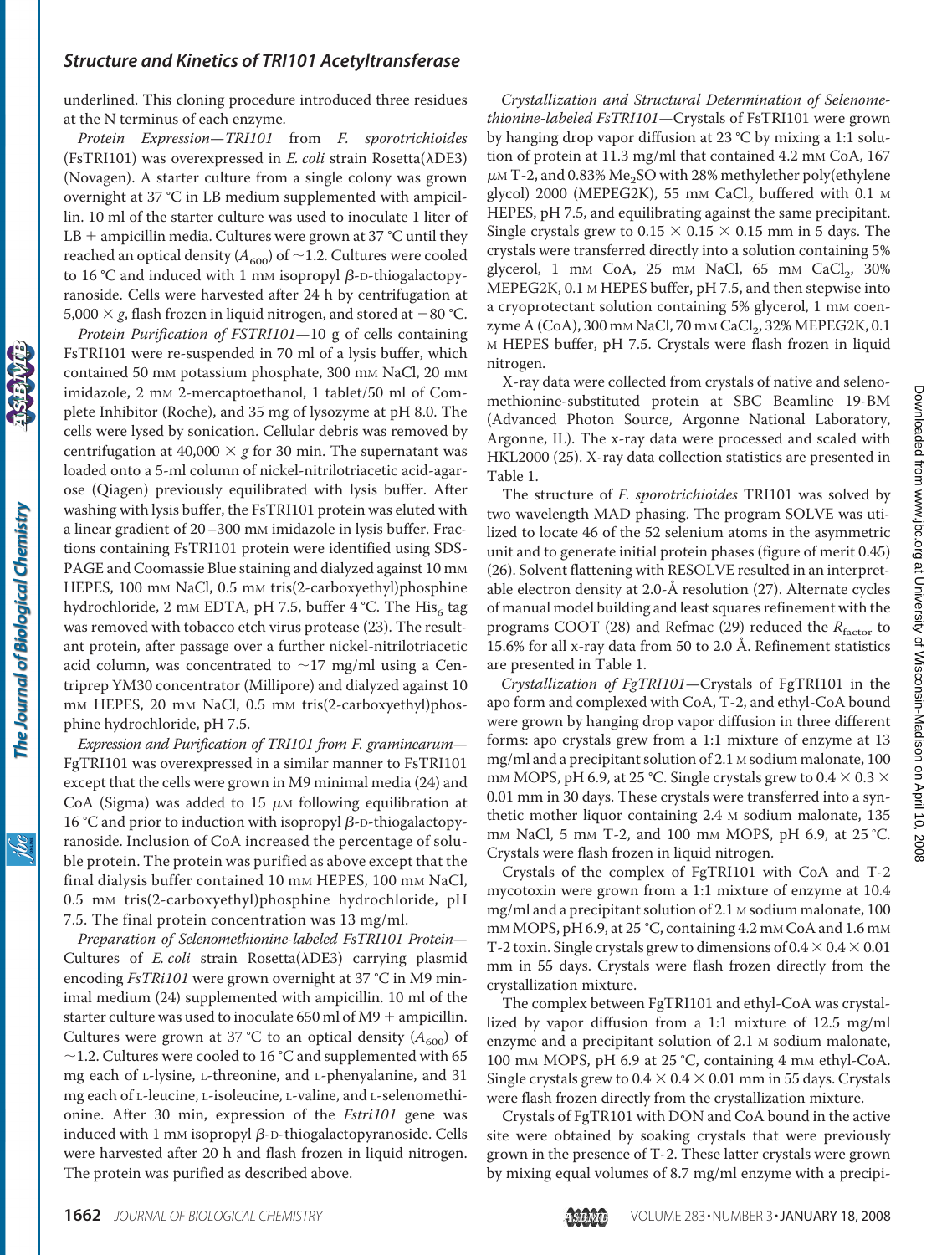#### TABLE 1

**Statistics for x-ray data collection and structural refinement**

| Data collection                                 | FsTRI101.CoA.T-2<br>peak | FsTRI101.CoA.T-2<br>inflection                            | FgTRI101 apo                                                                                                                                                                                          | FgTRI101.EtCoA                                                            |                                                           | FgTRI101.CoA.T-2 FgTRI101.CoA.DON                      |
|-------------------------------------------------|--------------------------|-----------------------------------------------------------|-------------------------------------------------------------------------------------------------------------------------------------------------------------------------------------------------------|---------------------------------------------------------------------------|-----------------------------------------------------------|--------------------------------------------------------|
| X-ray source                                    | 19BM                     | 19BM                                                      | $CuK\alpha$                                                                                                                                                                                           | 19BM                                                                      | 19BM                                                      | 19BM                                                   |
| Space group                                     | $P2_1$                   | $P2_1$                                                    | $P_{42,2}$                                                                                                                                                                                            | $P42_12$                                                                  | $P_{42,2}$                                                | $P_{42,2}$                                             |
| Unit cell parameters                            |                          | $a = 100.97, b = 81.97, a = 100.97, b = 81.97,$           | $a = 114.21, b = 114.21,$                                                                                                                                                                             | $a = 123.22, b = 123.22, a = 123.1, b = 123.1,$                           |                                                           | $a = 123, b = 123,$                                    |
| $(\AA, \degree)$                                |                          | $c = 113.51, \beta = 109.15$ $c = 113.51, \beta = 109.15$ | $c = 80.38$                                                                                                                                                                                           | $c = 81.31$                                                               | $c = 81.3$                                                | $c = 81.39$                                            |
| Wavelength (Å)                                  | 0.97907                  | 0.97924                                                   | 1.5418                                                                                                                                                                                                | 0.96411                                                                   | 0.97907                                                   | 0.97907                                                |
| Resolution range $(\AA)^a$                      | $50 - 2.0(2.07)$         | $50 - 2.01(2.08)$                                         | $50 - 1.99(2.09)$                                                                                                                                                                                     | $50 - 1.97(2.04)$                                                         | $50 - 1.6(1.66)$                                          | $50 - 1.92$ (1.99)                                     |
| Reflections: measured                           | 419,547                  | 413,093                                                   | 391,147                                                                                                                                                                                               | 612,294                                                                   | 781,226                                                   | 666,553                                                |
| Reflections: unique                             | 118,172                  | 118,024                                                   | 36,684                                                                                                                                                                                                | 42,390                                                                    | 67,669                                                    | 45,602                                                 |
| Redundancy                                      | 3.6(2.8)                 | 3.5(2.6)                                                  | 10.6(3.6)                                                                                                                                                                                             | 13.7(12.6)                                                                | 10.9(4.6)                                                 | 13.9(13)                                               |
| Completeness (%)                                | 99.7 (96.8)              | 99.5 (93.3)                                               | 99.6 (97.2)                                                                                                                                                                                           | 99.9 (99.4)                                                               | 87.5(50.1)                                                | 99.9 (99.7)                                            |
| Average $I/\sigma$                              | 13.8(2)                  | 15(1.9)                                                   | 17.2 (1.92)                                                                                                                                                                                           | 19.7(5.2)                                                                 | 20.2(1.2)                                                 | 24.9(5.6)                                              |
| $R_\mathrm{merge}^{\qquad b}$ (%)               | 8.7(29)                  | 8.5(33.0)                                                 | 8.3(53)                                                                                                                                                                                               | 7.9(24.1)                                                                 | 6.3(50.3)                                                 | 7.5(25.8)                                              |
| $R_{work}^c$ (%)                                |                          | 19.8 (23.2)                                               | 19.6(26)                                                                                                                                                                                              | 18.2(18.3)                                                                | 18.4 (34.8)                                               | 16.9(18)                                               |
| $R_{\text{free}}$ (%)                           |                          | 25.0(30.0)                                                | 24.4 (30.5)                                                                                                                                                                                           | 20.6(22.5)                                                                | 20.8(39.5)                                                | 20.3(23.2)                                             |
| No. protein atoms                               |                          | 12837                                                     | 3320                                                                                                                                                                                                  | 3431                                                                      | 3458                                                      | 3453                                                   |
| No. water molecules                             |                          | 912                                                       | 347                                                                                                                                                                                                   | 326                                                                       | 556                                                       | 427                                                    |
| Wilson <i>B</i> -value $(\AA^2)$                |                          | 21.7                                                      | 22.1                                                                                                                                                                                                  | 17.2                                                                      | 18.0                                                      | 17.3                                                   |
| Average B factors $(\AA^2)$<br>and No. of atoms |                          |                                                           |                                                                                                                                                                                                       |                                                                           |                                                           |                                                        |
| Monomer A                                       |                          | 24.5 (3,315)                                              | 22.1 (3,320)                                                                                                                                                                                          | 14.5(3,431)                                                               | 14.5 (3,458)                                              | 15.5(3,453)                                            |
| Monomer B                                       |                          | 22.0 (3,264)                                              |                                                                                                                                                                                                       |                                                                           |                                                           |                                                        |
| Monomer C                                       |                          | 17.4 (3,299)                                              |                                                                                                                                                                                                       |                                                                           |                                                           |                                                        |
| Monomer D                                       |                          | 27.5 (2,959)                                              |                                                                                                                                                                                                       |                                                                           |                                                           |                                                        |
| Ligand                                          |                          | 24.8 (333)                                                |                                                                                                                                                                                                       | 24.4(60)                                                                  | 20.5(91)                                                  | 34.9(81)                                               |
| Solvent                                         |                          | 23.4 (912)                                                | 27.4 (347)                                                                                                                                                                                            | 20.8 (326)                                                                | 26.2(556)                                                 | 24.7 (427)                                             |
|                                                 |                          |                                                           |                                                                                                                                                                                                       |                                                                           |                                                           |                                                        |
| Ramachandran (%)                                |                          |                                                           |                                                                                                                                                                                                       |                                                                           |                                                           |                                                        |
| Most favored                                    |                          | 91.5                                                      | 91.0                                                                                                                                                                                                  | 92.4                                                                      | 92.1                                                      | 91.7                                                   |
| Additionally allowed                            |                          | 7.4                                                       | 8.4                                                                                                                                                                                                   | 7.3                                                                       | 7.9                                                       | 8.3                                                    |
| Generously allowed                              |                          | 0.8                                                       | 0.5                                                                                                                                                                                                   | 0.3                                                                       | 0.0                                                       | 0.0                                                    |
| Disallowed                                      |                          | 0.3                                                       | 0.0                                                                                                                                                                                                   | 0.0                                                                       | 0.0                                                       | 0.0                                                    |
| R.M.S deviations                                |                          |                                                           |                                                                                                                                                                                                       |                                                                           |                                                           |                                                        |
| Bond lengths (Å)                                |                          | 0.13                                                      | 0.02                                                                                                                                                                                                  | 0.025                                                                     | 0.009                                                     | 0.014                                                  |
| Bond angles (°)                                 |                          | 1.498                                                     | 1.656                                                                                                                                                                                                 | 1.717                                                                     | 1.204                                                     | 1.521                                                  |
| Chiral                                          |                          | 0.10                                                      | 0.12                                                                                                                                                                                                  | 0.102                                                                     | 0.079                                                     | 0.124                                                  |
| Disordered segments                             |                          | Given below <sup>d</sup>                                  | $N$ -terminal-Ala <sup>-2</sup><br>Leu <sup>16</sup> -Ser <sup>18</sup> , Asp <sup>221</sup> -Thr <sup>225</sup> ,<br>Asp <sup>253</sup> -Lys <sup>257</sup> , Ser <sup>336</sup> -Leu <sup>338</sup> | $N$ -terminal-Ser <sup>-1</sup><br>Asp <sup>221</sup> -Pro <sup>226</sup> | $N$ -terminal-Met <sup>1</sup><br>$Gly^{220} - Val^{227}$ | N-terminal-Met <sup>1</sup><br>$Pro^{130} - Asp^{131}$ |
| RCSB accession codes                            |                          | 2ZBA                                                      | 2RKT                                                                                                                                                                                                  | 3B30                                                                      | 2RKV                                                      | 3B2S                                                   |
|                                                 |                          |                                                           |                                                                                                                                                                                                       |                                                                           |                                                           |                                                        |

The values in parentheses represent the statistics for the highest resolution shell.

 $\frac{b}{R_{\text{sym}}} = \sum |I_{(hkl)} - I| \times 100/\sum |I_{(hkl)}|$  $^b$   $R_{\text{sym}} = \Sigma |I_{(hk)} - I| \times 100/\Sigma |I_{(hk0)}|$ , where the average intensity *I* is taken over all symmetry equivalent measurements and  $I_{(hk0)}$  is the measured intensity for a given reflection.<br><sup>c</sup>  $R_{\text{factor}} = \Sigma |F_{(\text{obs})} - F_{(\text{calc$ 

from the refinement.<br><sup>*d*</sup> The N terminus of each monomer is disordered to Ser<sup>10</sup>, Phe<sup>11</sup>, Gln<sup>10</sup>, and Phe<sup>11</sup> of chains A, B, C, and D, respectively. There are additional disordered residues in chain A between Lys<sup>223</sup> and Pro<sup>234</sup>; in chain B between Lys<sup>223</sup> and Pro<sup>231</sup>; in chain C between Ala<sup>223</sup> and Ala<sup>233</sup>, Ala<sup>376</sup> and Asn<sup>377</sup>; and in chain D between residues Ile<sup>222</sup> and Trp<sup>238</sup>, Lys<sup>254</sup> and Lys<sup>264</sup>, Arg<sup>284</sup> and Thr<sup>293</sup>, and Thr<sup>375</sup> and Pro<sup>378</sup>

tant solution containing 4.2 mm CoA and  $167 \mu m$  T-2. Single crystals grew to  $0.3 \times 0.3 \times 0.01$  mm in 25 days. These crystals were transferred into a synthetic mother liquor containing 2.4 M sodium malonate, 2.5 mM NaCl, and 20 mM DON for 24 h, then flash frozen in liquid nitrogen.

*Structure Determination of FgTRI101 Apo and Complexed to Substrates*—The structure FgTRI101 complexed to CoA and T-2 was solved by molecular replacement with the program MOLREP (30) starting from the model for FsTRI101. Alternate cycles of manual model building and least squares refinement with the programs COOT (28) and Refmac (29) reduced the  $R_{\text{factor}}$  to 18.4% for all x-ray data from 50 to 1.6 Å (Table 1).

The refined FgTRI101 structure bound to CoA and T-2 was used to determine the structures for apo-FgTRI101, FgTRI101 complexed to ethyl-CoA, and FgTRI101 complexed with CoA and DON. The structures were refined as before (Table 1).

*Acetyltransferase Enzymatic Assay*—The trichothecene 3-*O*acetyltransferase reaction catalyzed by TRI101 was monitored by following the production of CoA in a 5,5'-dithiobis-(2-nitrobenzoic acid) coupled continuous assay ( $\epsilon = 14150 \text{ cm}^{-1} \text{ m}^{-1}$ )

(31). Reaction mixtures were prepared at 25 °C by combining 50  $\mu$ l of 1.5 mm acetyl-CoA (Sigma), 0.6 mm 5,5'-dithiobis-(2-nitrobenzoic acid) (Sigma), 0.1 M potassium phosphate buffer, pH 8, with 50  $\mu$ l of trichothecene toxin, 4.5% Me<sub>2</sub>SO, 0.1 M potassium phosphate buffer, pH 8.0. For FsTRI101 the reaction was initiated by the addition of 50  $\mu$ l of 82.5 ng/ml enzyme, 200  $\mu$ g/ml bovine serum albumin, 0.1 M potassium phosphate buffer, pH 8. After mixing, 100  $\mu$ l of the reaction mixture was transferred to a 1-cm path length cuvette and the change in absorbance at 412 nm was followed. Reactions with FgTRI101 were as described above, using a stock protein concentration of 165 ng/ml. The rates of reaction were determined at various concentrations of isotrichodermol, T-2, NIV, and DON and then fit by non-linear regression to the Michaelis-Menten equation.

#### **RESULTS AND DISCUSSION**

*Tertiary Structure of TRI101*—The crystal structures of apo FgTRI101, a binary complex of FgTRI101 with ethyl-CoA, a ternary complex of FgTRI101 bound to CoA and DON, and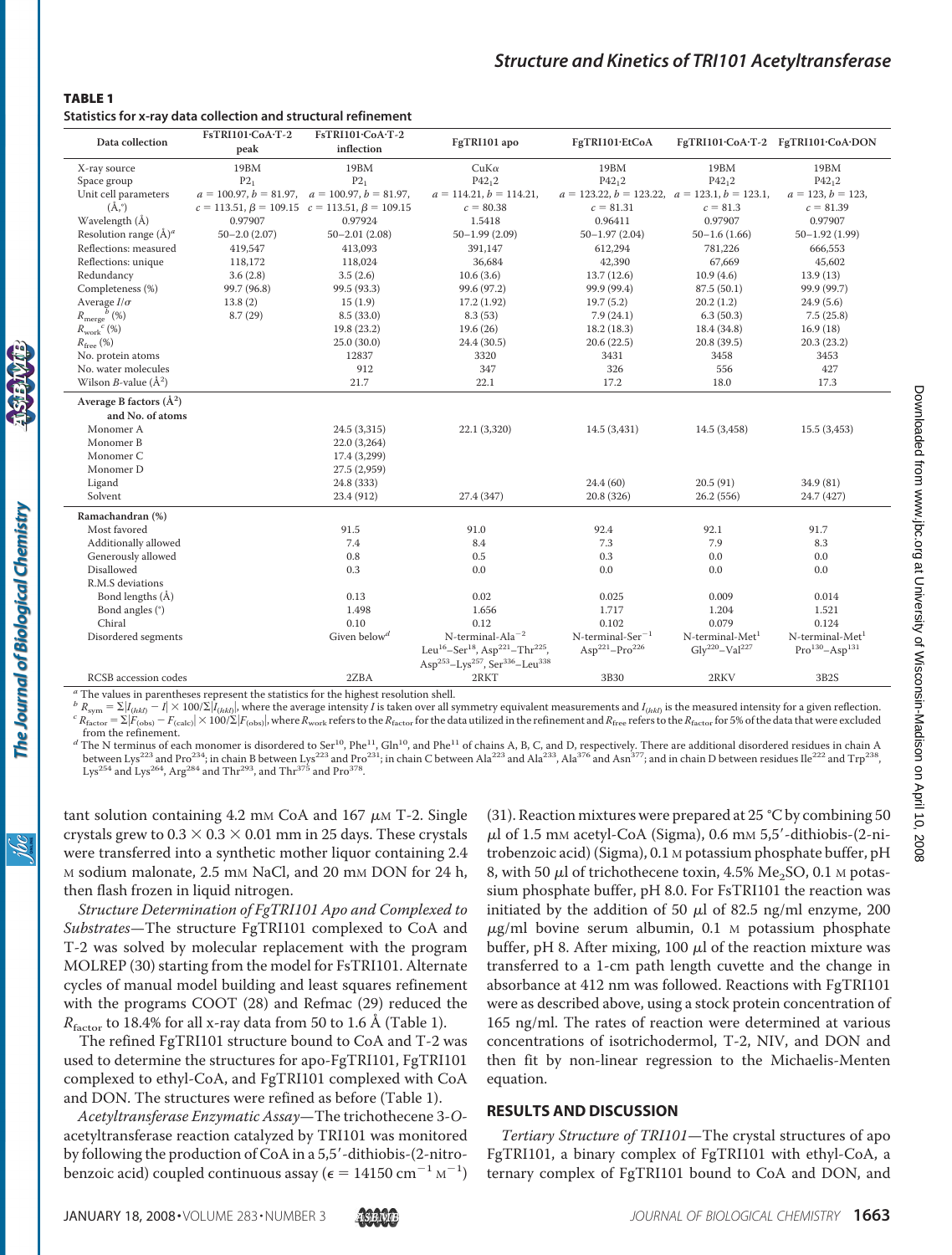

FIGURE 2. **Stereo ribbon representation of FgTRI101 complexed with CoA and DON.** The N- and C-terminal domains are colored *magenta* and *red*, respectively, and the domain swapped β-strand 12 is colored *yellow*. Bound ligands CoA and DON are colored *black* and *gray*, respectively. Figs. 2– 6 were prepared with the program Pymol (39).



FIGURE 3. **Stereo superposition of FgTRI101 and vinorine synthase and the environment of the H***X***3D motif.** In A, FgTRI101 is depicted in *white* with its β-strands colored in *wheat*. Vinorine synthase is depicted in *light blue* with its  $\beta$ -strands colored in *dark blue*. HX<sub>3</sub>D and DFGWD motifs for FgTRI101 are depicted in *dark gray*. As seen the H*X*3D motif lies deep within the hole that extends from one face of the molecule to the other where the catalytic histidine is clearly visible. In contrast, the DFGWD motif is associated with the domain swapped  $\beta$ -strand and appears to play a structural rather than catalytic role. CoA from FgTRI101 is included as a reference marker for the location of the active site. *Panel B* shows a closeup view of the H*X*3D motif in FgTRI101 relative to CoA and DON. The motif is depicted in *dark red*. This shows that the conserved aspartate Asp<sup>160</sup> does not interact with either CoA or the trichothecene and appears to play a structural role in the active site. The coordinates for vinorine synthase were obtained from the RCSB (accession number 2BGH) (32).

ternary complexes of FgTRI101 and FsTRI101 bound to CoA and T-2 have been determined. Comparisons of the apo FgTRI101 structure with the binary and ternary substrate-bound complexes show no large scale domain movements upon substrate binding. The root mean square differences between the apo FgTRI101 and all of its complexes are less than 0.36 Å for at least  $368 \alpha$ -carbon atoms. Likewise, the tertiary structures of the FgTRI101 and FsTRI101 ternary complexes bound to CoA-T-2 are very similar, where 391 structurally equivalent  $\alpha$ -carbon atoms can be superimposed with root mean square differences of 0.46 Å. The structure of TRI101 is discussed in the context of FgTRI101.

The tertiary structure of FgTri101 consists of an N-terminal and C-terminal domain (Fig. 2) that associate to form a doughnutshaped protein. The active site lies in the doughnut-hole that is formed by the interface between these domains. The N-terminal domain belongs to the  $\alpha/\beta$  class and is composed of two mixed  $\beta$ -sheets with three and five strands each (the topology of TRI101 is defined in supplemental [Fig. 1\)](http://www.jbc.org/cgi/content/full//DC1). The threestranded  $\beta$ -sheet ( $\beta$ -1,3,4) is on the surface of the protein distal from the base of the active site cleft. This sheet does not participate in the domain interface or ligand binding. The five-stranded  $\beta$ -sheet is composed of four N-terminal domain strands ( $\beta$ -2,5,6,7) and one domain swapped strand  $(\beta-12)$  from the C-terminal domain. Packed on both faces of the five-stranded  $\beta$ -sheet are seven  $\alpha$ -helices, six are from the N-terminal domain  $(\alpha-1,2,3,4,5,6)$ , and  $\alpha$ -14 is contiguous with the domain swapped  $\beta$ -12 strand. The proposed catalytic histidine  $(FgHis<sup>156</sup>)$  is located in the loop between  $\beta$ -7 and  $\alpha$ -5 at the interface of the two domains.

The C-terminal domain contains a seven-stranded mixed  $\beta$ -sheet  $(\beta-8, 9, 10, 11, 13, 14, 15)$  that forms a substantial part of the interface between the domains. Seven  $\alpha$ -heli-

ibc

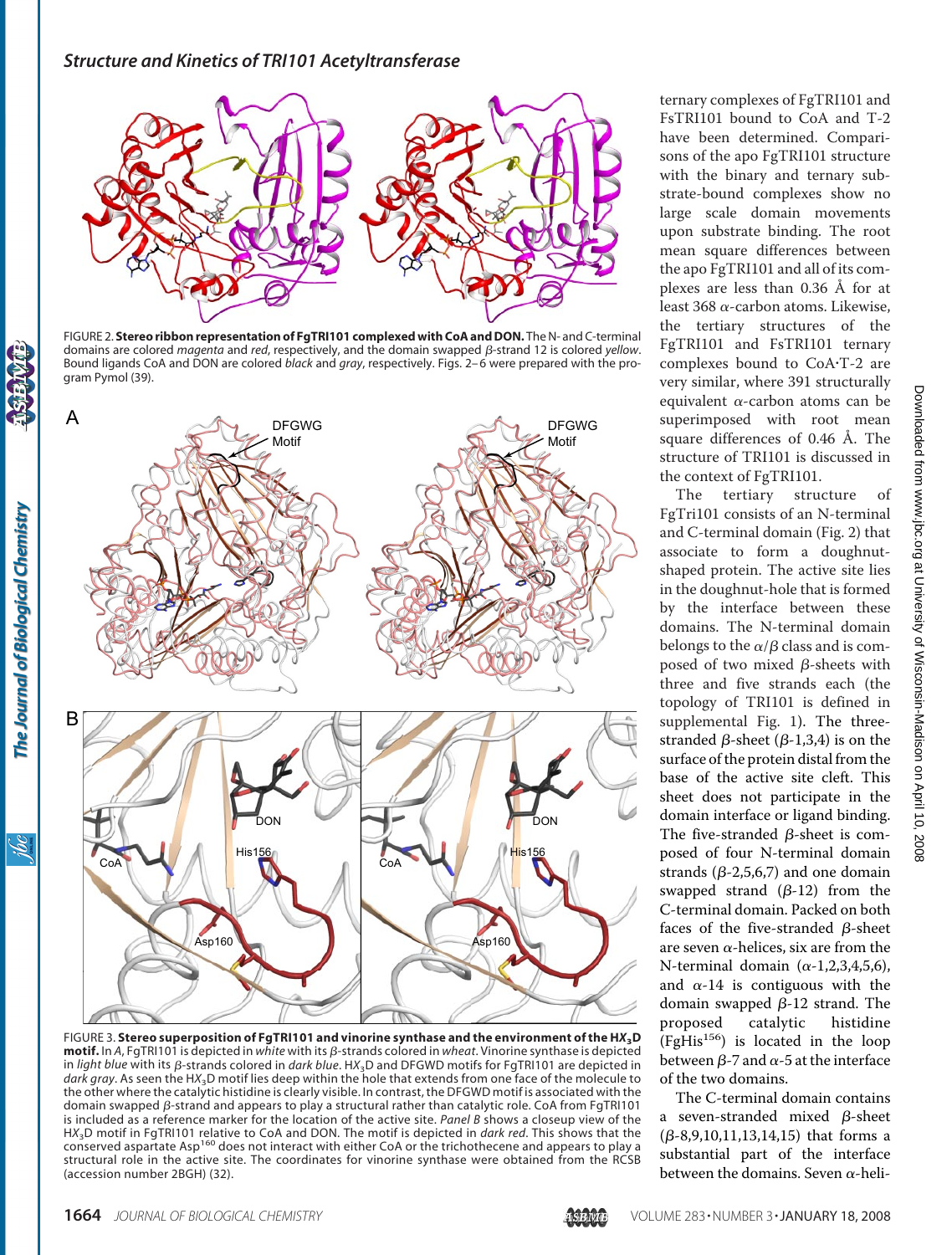

**resolution and a schematic ligand interaction diagram.** A, the electron density map, contoured at 3 $\sigma$  was calculated from coefficients of the form  $F_o - F_c$  where the ligand was omitted from the phase calculation and refinement. Lys<sup>382</sup> adopts two conformations where only one of these interacts with CoA. Only this conformation is shown. The ligand interaction diagram shown in *B* was derived from a calculation with LIGPLOT (40) and displayed utilizing Pymol.

ces ( $\alpha$ -8,9,11,12,15,16) are packed against the exterior face of this  $\beta$ -sheet, whereas two  $\alpha$ -helices ( $\alpha$ -10,13) contribute to the interface between the two domains.

A search for structurally homologous proteins utilizing the DALI server shows that TRI101 is most similar to the acetyltransferase vinorine synthase, where 317 structurally equivalent  $\alpha$ -carbon atoms superimpose with a root mean square difference of 1.82 Å, even though they only share 18% sequence identity (RCSB accession number 2BGH (32)). A superposition of FgTRI101 and vinorine synthase is shown in Fig. 3.

Vinorine synthase is a member of a larger group of enzymes that catalyze acyl transfer reactions. These have been referred to as the BADH family of enzymes where the acronym is based on the first four members to be identified. This group includes anthocyanin malonyltransferase and phthiocerol dimycocerosyl transferase for which structures are also known (33, 34). They exhibit similar topologies and have two conserved sequence motifs, a catalytically important HX<sub>3</sub>D and a structurally important DFGWG motif (35). Superposition of FgTRI101 with vinorine synthase reveals that the conserved motifs are in

shown). The significance of this monomer-dimer equilibrium relative to the kinetic properties of the enzyme is not known.

*Active Site*—The active site for TRI101 was identified by the location of the electron density for CoA and the trichothecene mycotoxins used in this study (Figs. 4 and 5 and supplemental [Fig. 2\)](http://www.jbc.org/cgi/content/full//DC1). In the case of FgTRI101 bound to DON and T-2 the electron density was unequivocal and close to an occupancy of 1.0. For the complex of FsTRI101 with T-2 the occupancy appeared to be closer to 0.6, but the overall orientation of the substrate was still clearly evident (supplemental [Fig. 2\)](http://www.jbc.org/cgi/content/full//DC1). In all cases the electron density for the trichothecene ligands was unequivocal. CoA was clearly defined except for the terminus of the  $\beta$ -mercaptoethylamine moiety that showed weak occupancy in the crystal structures and was only modeled into the FsTRI101·CoA·T-2 structure. The binding site for CoA is associated mostly with the N-terminal domain. The binding mode is similar to that seen for other carnitine acyltransferases (PDB 2BGH and 1Q9J) (29, 31). The adenosine portion is solvent exposed, whereas the pantothenic acid and  $\beta$ -mercaptoethylamine moieties adopt an extended conformation and extend

*Quaternary Structure*—The two orthologs of TRI101 exhibit different oligomeric states in both the crystal lattice and solution. FsTRI101 crystallized with four monomers in the asymmetric unit where examination of the lattice shows that these form two loosely assembled dimers with similar interfaces. The common interface buries 530  $\AA^2$  surface area per monomer where a substantial proportion of the buried surface area is provided by interactions between 2-fold related purine rings of CoA on adjacent subunits. The surface area is 40% hydrophobic, as calculated by SurfRacer (36). The small size of the interface and the low percent of hydrophobic residues suggest that FsTRI101 is not a dimer in solution as was confirmed by gel filtration (data not shown). In contrast, for FgTRI101 there is one molecule in the asymmetric unit, but the crystal packing suggests that protein exists as a dimer. In that lattice two molecules related by a crystallographic 2-fold axis bury a surface area of 690  $\AA$ <sup>2</sup> per subunit where the interface is 70% hydrophobic. Gel filtration analysis revealed that in solution FgTRI101 consists of a mixed population of monomers and dimers (data not

ŇС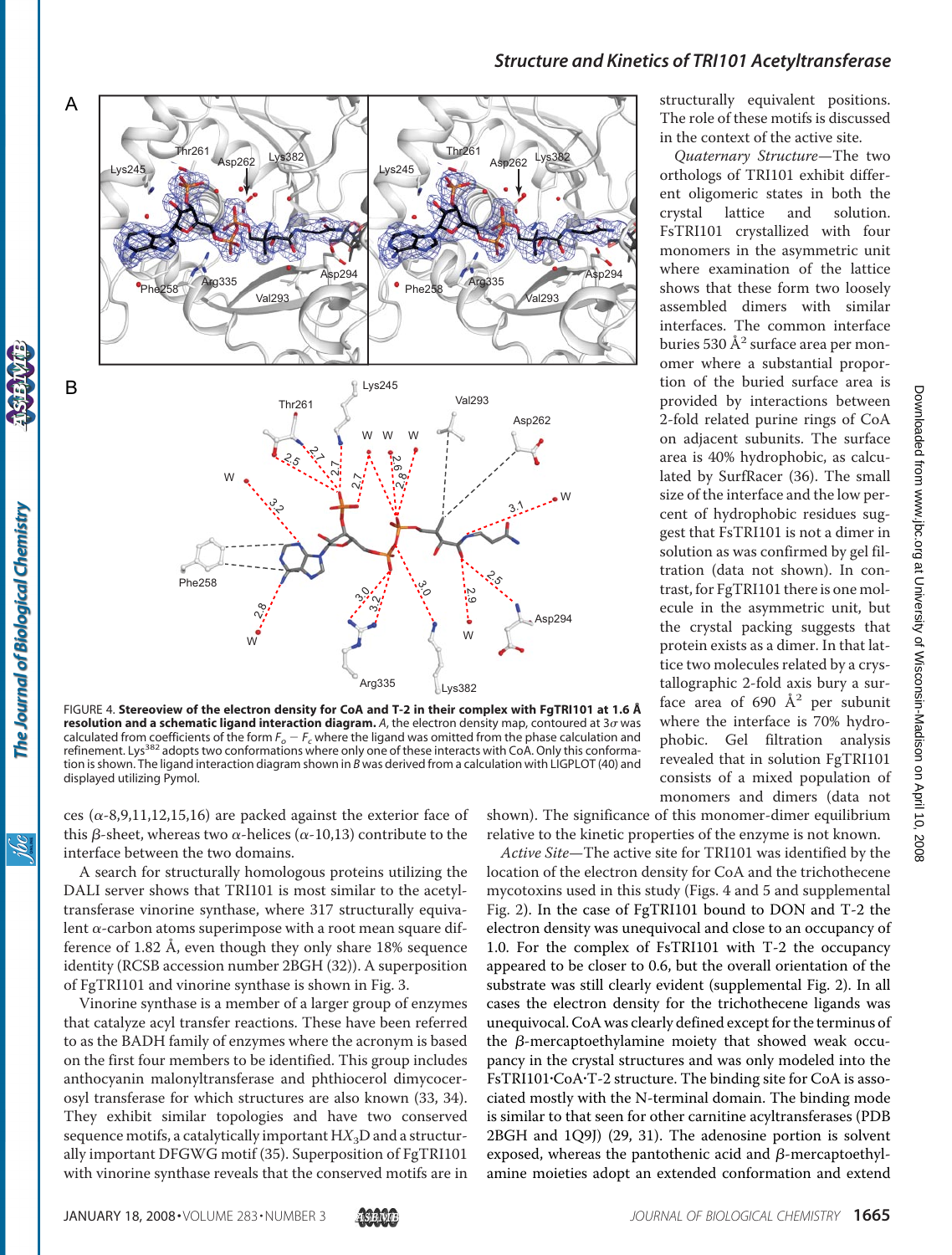

FIGURE 5. **Details of the interaction of mycotoxin DON and T-2 with FgTRI101.** *A* presents a stereoview of the electron density corresponding to DON bound to FgTRI101. The map, contoured at  $3\sigma$  was calculated from coefficients of the form  $F_{o} - F_{c}$  where the ligand was omitted from the phase calculation and refinement. Residues that interact with the epoxide moiety are depicted as *sticks*. *B* shows a schematic diagram of the interactions between DON and FgTRI101. *C* reveals the differences in the active site induced by the binding of T-2 compared with DON. FgTRI101 in the complex with T-2 is depicted in *pink,* whereas FgTRI101 in the<br>complex with DON is depicted in *white.* The ordered loop between FgGly<sup>219</sup> and FgThr<sup>225</sup> in the complex with DON is depicted in *wheat*. As noted in the text, Gln<sup>310</sup> rotates to accommodate the acetyl group on C4 of the trichothecene substrate T-2. The ligand interaction diagram shown in *B* was derived from a calculation with LIGPLOT (40) and displayed utilizing Pymol.

into the active site pocket through a narrow tunnel. In contrast, the trichothecene binding site lies in a large cavity on the opposite side of the enzyme from the CoA binding site but likewise projects its 3-hydroxyl group into the tunnel that extends through the enzyme. The position of the bound CoA would place the acetyl group of acetyl-CoA in close proximity to both the substrate and the catalytic histidine.

The  $H X_3$ D motif is located so that the histidine residue is available to both the acetyl-CoA and substrate binding sites. Both the histidine and aspartate residues of this motif have previously been shown to be critical for catalysis in vinorine synthase (37). Whereas the histidine residue is ideally positioned between CoA and the trichothecene mycotoxins to function as the catalytic base, the role of the aspartate residue in this motif is less clear. In FsTRI101, FgTRI101, and vinorine synthase the aspartate residue is directed away from the substrates, forming a salt bridge with an arginine residue while also serving as a capping residue for the succeeding  $\alpha$ -helix (Fig. 3*b*). This suggests that this conserved residue performs a structural role within the active site.

In contrast, the DFGWG  $(\operatorname{FgAsp}^{389}\dots)$  motif is not located near the active site, rather it is a component of the domain swapped loop preceding  $\beta$ 12. Furthermore, in the TRI101 orthologs this motif is not strictly conserved, where the fourth position is either a Phe/Leu as observed in FsTRI101 and FgTRI101, respectively. A sequence alignment of functional trichothecene 3-*O*-acetyltransferases identified this as a conserved motif among *Fusarium* species (38). The structural data suggest that the variable fourth position may simply require a large hydrophobic group for anchoring the turn of the domain swapped loop. This suggests that the DFG*X*G motif plays an important structural role.

*Trichothecene Binding Site*—The trichothecene binding pocket is located on the opposite face of the molecule relative to CoA (Fig. 5). As noted above, the catalytic histidine of the HX<sub>3</sub>D conserved motif is ide-

ally positioned for base-catalyzed abstraction of the proton from the C3 hydroxyl group of DON. The trichothecene binding interactions, as exemplified by the structure of DON bound to FgTRI101, are largely hydrophobic. The epoxide moiety is

The Journal of Biological Chemistry

<u>івс</u>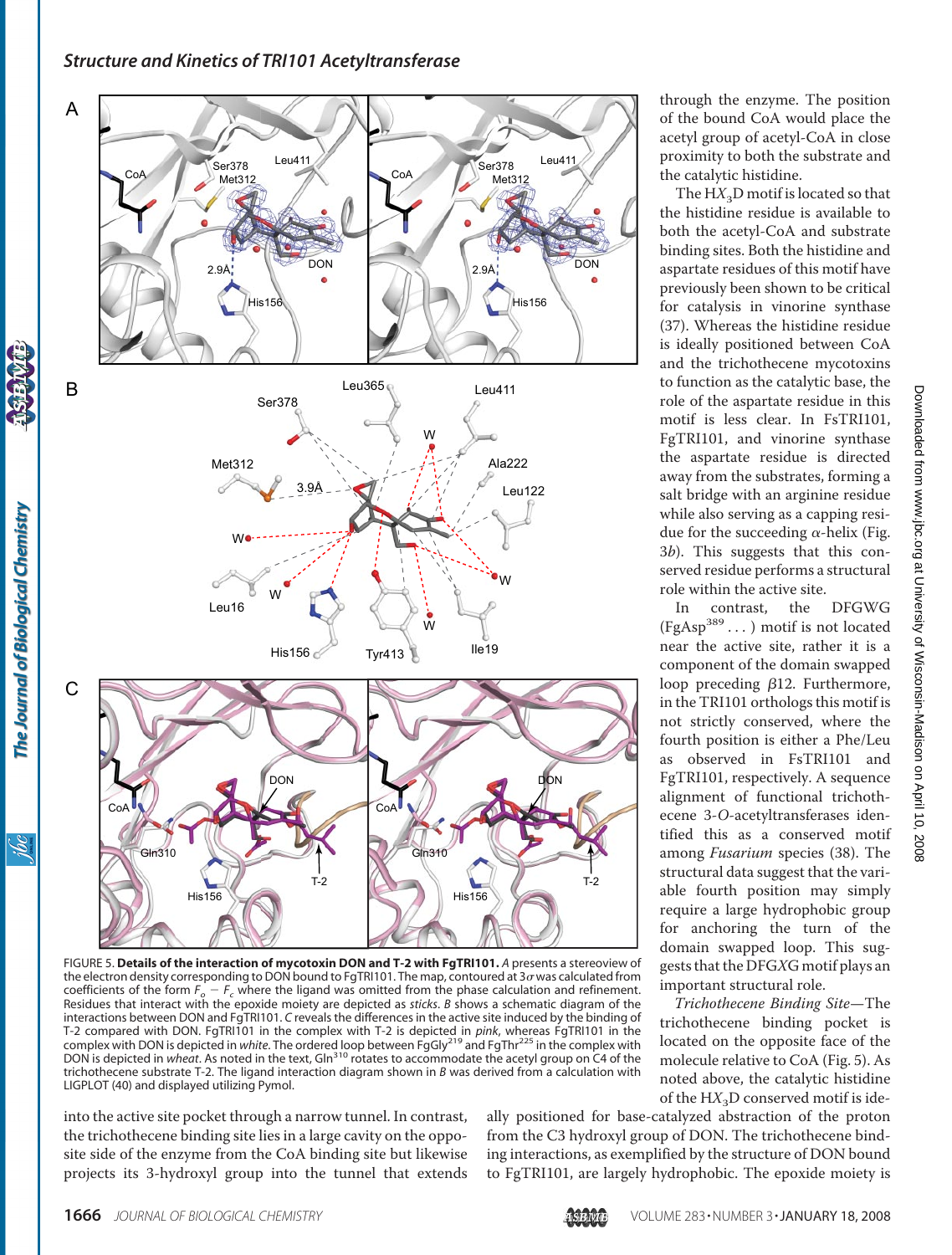

FIGURE 6. **Stereo overlay of ternary complexes of FsTRI101·CoA·T-2 and FgTRI101·CoA·DON.** FgTRI101 is<br>depicted in w*hite* except for the loop between FgGly<sup>219</sup> and FgThr<sup>225</sup>, which is colored in w*heat*. DON is colored in *dark gray*. FsTRI101 is depicted in *cyan* where CoA and T-2 are colored in *teal*. The C8 carbonyl oxygen of DON is oriented toward FgVal<sup>408</sup> where this residue is a phenylalanine in FsTRI101 (FsPhe<sup>416</sup>). This location is proposed to be a determinant of substrate specificity in these orthologs. For clarity, residues FgGln<sup>12</sup>–FgTyr<sup>20</sup> and FgVal<sup>60</sup>–FgGlu<sup>63</sup> together with the structurally equivalent residues in FsTRI101 were omitted from the figure.

inserted into a hydrophobic cavity formed by residues from four adjacent strands of the central  $\beta$  sheet and the connecting loopsof the C-terminal domain. The sulfur atom of FgMet<sup>312</sup> is positioned 3.9 Å from the epoxide oxygen, whereas the methylene carbon is in close proximity to  $Fgleu^{411}$  (3.6 Å). This hydrophobic environment most likely serves to protect the epoxide from hydrolysis. The coordination site for DON also includes seven hydrogen bonds, two from side chain residues and the remainder from waters trapped in the active site (Fig. 5).

Superposition of the structures for FgTRI101 bound to DON and T-2, respectively, show that, although most of the binding site exhibits the same conformation, there are two important changes. First the loop that includes residues FgGly $^{220}$  and FgPro<sup>226</sup> that is ordered in the complex with DON is disordered in the presence of T-2. Second,  $FgGLn^{310}$  rotates to increase the volume of the binding pocket at the position complementary to the trichothecene C4 position. The superposition shows that the isovaleryl group of T-2 at C8 and the acetyl group at C15 would cause a steric collision with this loop if it adopted the same conformation as observed in the presence of DON (Fig. 5*c*). Likewise, Gln312 rotates to accommodate the acetyl group at C4 in T-2 that is absent in DON. This provides a measure of the plasticity of the active site that allows it to accommodate a range of trichothecenes substrates.

*Structural Comparison of FgTRI101 and FsTRI101*—Comparison of the structures and sequences for FgTRI101 and FsTRI101 shows that the residues that line the toxin binding site are identical except for a surface flexible loop and a hydrophobic residue adjacent to the trichothecene C8 position (Fig. 6). The surface loop is located between  $FsPro^{224}$  and  $FsPro^{234}$ and is disordered in the FsTRI101-CoA-T-2 complex. Interestingly this section contains four proline residues whose role in specificity is uncertain. The structurally equivalent residues in FgTRI101 are FgPro<sup>215</sup>-FgPro<sup>226</sup>, which include the shorter section of FgTRI101 that is disordered in its complex with T-2 but ordered in the presence of DON. The ordered loop in

FgTRI101 partly blocks the toxin active site from solvent and is in close proximity to the C8 ketone oxygen of the toxin  $( $3.5 \text{ Å}$ ), but$ this loop does not form any direct polar interactions with the bound DON mycotoxin. Superposition of the FgTRI101-CoA-T-2 structure onto the DON-bound structure shows that the isovaleryl group of T-2 would cause a steric collision with this flexible loop if it were to adopt a conformation similar to that observed in FgTRI101 complexed with DON. The role of this loop in substrate specificity in both enzymes is unclear because it is disordered in the presence of Type A toxins, but it is reasonable to assume that it contributes to the ability of these enzymes to accommodate a range of substrates.

The second difference in the toxin binding site between orthologs is the identity of a hydrophobic residue positioned adjacent to the chemical group associated C8 of the trichothecene. FgVal<sup>408</sup> and FsPhe<sup>416</sup> both form a hydrophobic interaction with the C8 isovaleryl group of bound T-2. However, in DON, there is a ketone moiety at C8 and the DON bound structure of FgTRI101 shows that Val<sup>408</sup> is too short to interfere with DON binding. Attempts to obtain a FsTRI101 structure with DON bound were unsuccessful, but a superposition of the FgTRI101-CoA-DON structure onto the FsTRI101-CoA-T-2 structure shows that the C8 ketone of DON would be pointed toward the C $\zeta$  atom of FsPhe<sup>416</sup> at a distance of 3.9 Å (Fig. 6). The difference in the active site architecture at this position, coupled with the large increase in  $K<sub>m</sub>$  for substrates with a ketone at C8 (described below) support that FsPhe<sup>416</sup> is a determinant of catalytic efficiency for FsTRI101. These differences are most likely responsible for the differences in kinetic parameters discussed later.

*Proposed Mechanism*—Based on the position and orientation of FgHis<sup>156</sup> relative to the C3 hydroxyl group, together with the structural homology to other acyltransferase family members, the following mechanism is proposed for the acetyl transfer reaction of TRI101. The catalytic histidine, FgHis<sup>156</sup>, abstracts a proton from the C3 hydroxyl group of the trichothecene substrate. Thereafter the deprotonated oxygen at the toxin C3 position nucleophilically attacks the carbonyl carbon of acetyl-CoA forming a tetrahedral intermediate. Decomposition of the tetrahedral intermediate into an acetylated toxin and CoA requires the donation of a proton from a proton donor. Water molecules were observed in the active site in close proximity to the C3 hydroxyl, but are unlikely to be the proton donor as there are appropriate residues nearby that might serve to reduce the  $pK_a$  of a water molecule. The composition of the active site suggests that the proton donor is most likely the catalytic FgHis<sup>156</sup>, thereby resetting the active site for another round of catalysis (Fig. 7).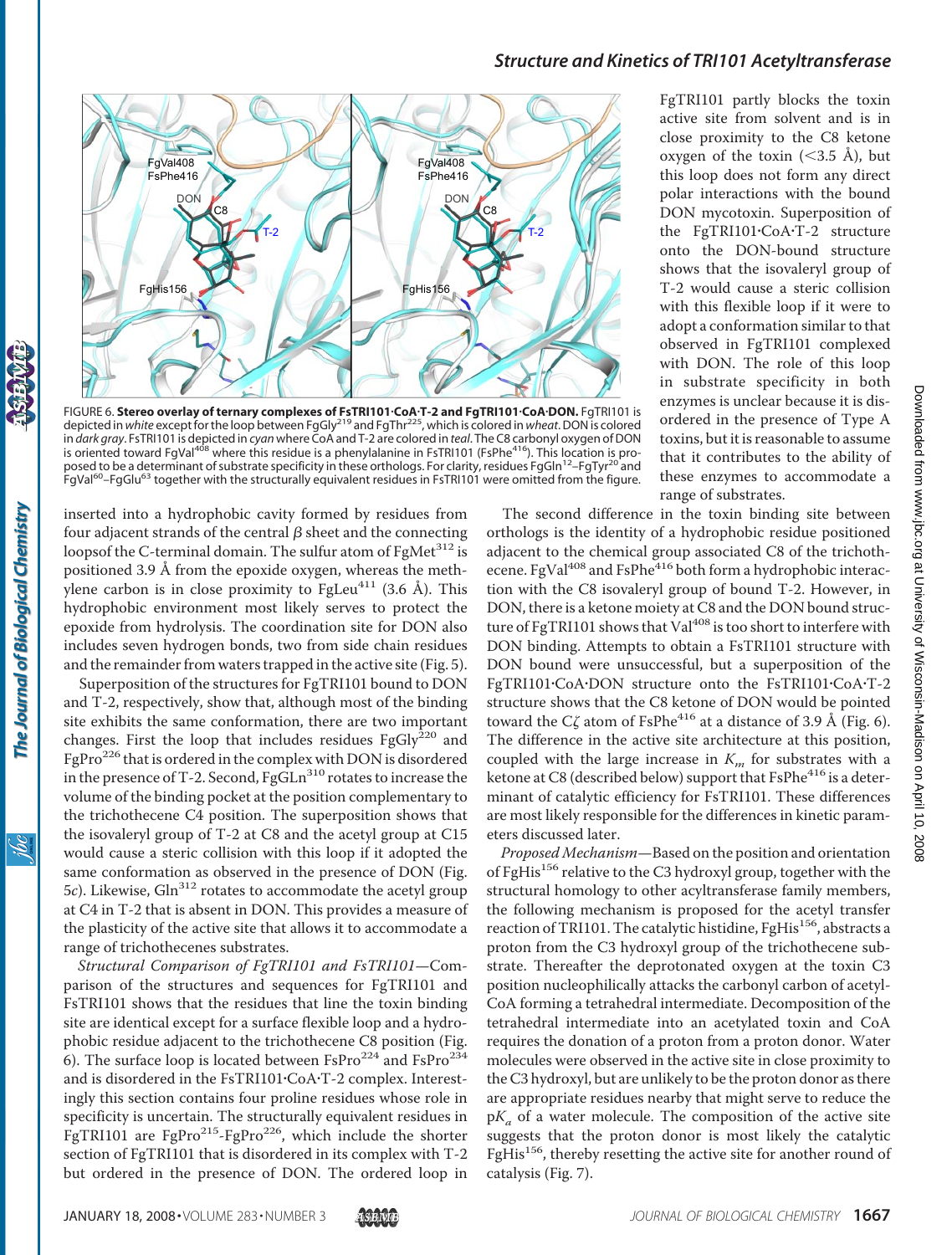

FIGURE 7. **Proposed mechanism for the TRI101 acetyltransferase reaction.**

TABLE 2 **Kinetic constants,** *Km* **and** *k***cat, for FsTRI101 and FgTRI101 with trichothecene mycotoxins**

| Ortholog        | Toxin           | K.,                | $K_{\rm cat}$  | $k_{\rm{cat}}/K_{\rm{on}}$ |
|-----------------|-----------------|--------------------|----------------|----------------------------|
|                 |                 |                    |                |                            |
|                 |                 | $\mu$ <sub>M</sub> | $s^{-1}$       | $M^{-1} \times S^{-1}$     |
| <b>FsTRI101</b> | Isotrichodermol | $17.1 \pm 1.1$     | $127 \pm 6.6$  | $7.4 \times 10^{6}$        |
| FgTRI101        | Isotrichodermol | $10.2 \pm 3.5$     | $411 \pm 93$   | $4.0 \times 10^{7}$        |
| <b>FsTRI101</b> | $T-2$           | $15.8 \pm 2.6$     | $103 \pm 64$   | $6.5 \times 10^{6}$        |
| FgTRI101        | $T-2$           | $3.9 \pm 0.6$      | $14 \pm 2.2$   | $3.6 \times 10^{6}$        |
| FsTRI101        | DON             | $1463 \pm 425$     | $28 \pm 3.6$   | $1.7 \times 10^{4}$        |
| FgTRI101        | DON             | $11.7 \pm 3.5$     | $13.5 \pm 2.1$ | $1.2 \times 10^{6}$        |
| <b>FsTRI101</b> | <b>NIV</b>      | $350 \pm 33$       | $85 \pm 9.6$   | $2.4 \times 10^5$          |
| FgTRI101        | <b>NIV</b>      | $47 \pm 6.8$       | $443 \pm 23$   | $9.4 \times 10^{6}$        |

*Kinetic Analysis of FsTRI101 and FgTRI101*—Previous studies have demonstrated that TRI101 isolated from different trichothecene producing organisms are able to acetylate both A and B type trichothecene mycotoxins (13, 18, 20, 21, 38). However, these earlier studies were limited to end point assays that did not evaluate the catalytic rate of each ortholog. Here a chemically coupled assay has been utilized to follow the rate of production of CoA generated by acetyl transfer to the toxin substrate. With this assay, the  $K_m$  and  $k_{\text{cat}}$  values for FsTRI101 and FgTRI101 with the native substrate, isotrichodermol, and three agriculturally important trichothecene mycotoxins, T-2, DON, and NIV, were determined. The kinetic constants, *Km* and  $k_{\text{cat}}$ , are presented in Table 2.

With isotrichodermol as substrate, FsTRI101 and FgTRI101 are efficient enzymes whose  $k_{\text{cat}}/K_m$  values differ only by a factor of 5 in favor of FgTRI101. Analysis of an A type trichothecene (T-2) showed that the  $K_m$  of this substrate was not significantly elevated for either orthologs and although the catalytic efficiencies are somewhat lower these are the same within the margin of error. This is surprising given that there is substantial modification of the core ring when comparing T-2 to isotrichodermol (Fig. 1). In contrast, the orthologs exhibit significantly different activities toward B type trichothecenes (DON and NIV). The most surprising result is the large reduction in the efficiency of FsTRI101 for DON. The  $K<sub>m</sub>$  is increased 85 times and the  $k_{\text{cat}}/K_m$  is reduced by a factor of 435 when compared with isotrichodermol. In contrast, the  $K_m$  for FgTRI101 with DON remains essentially unchanged and the  $k_{\text{cat}}/K_m$  is decreased by 1 order of magnitude and shows a similar efficiency to that seen for T-2 with this enzyme. Comparing the kinetic parameters for FsTRI101 to FgTRI101, FsTRI101 exhibits an  $\sim$ 130 times greater value for  $K_m$  and 70 times lower value for the catalytic efficiency. These substantial differences are surprising given that DON is a relatively unsubstituted trichothecene. This suggests that there is a specific difference between these enzymes that allows FgTRI101 to efficiently acetylate a broader range of substrates relative to FsTRI101.

*Enzyme Activity Determinants*—The kinetic analysis identified two striking features in the activity for the two TRI101 orthologs analyzed: both orthologs do not differ significantly in their catalytic efficiency for the initial substrate in the biosynthetic pathway (isotrichodermol) compared with the highly decorated trichothecenes such as T-2. In contrast, the catalytic efficiency of the FsTRI101 ortholog is decreased substantially for B type trichothecenes. The small differences in catalytic efficiency between isotrichodermol and A type trichothecenes is difficult to explain given the large changes in the decoration of the mycotoxin core. Clearly, the flexible loops that include residues  $G^{220}$ DAVLTP<sup>226</sup> in FgTRI101 and P<sup>224</sup>APAGDAPPAla<sup>233</sup> in FsTRI101 are important contributors to the ability to accept different substrates. This is exemplified by order-disorder transition seen in the binding of T-2 relative to DON. Indeed, without this transition it is difficult to see how the active site could accommodate a trichothecene with a large substituent at C15 and C8.

In the absence of a structure for DON bound to FsTRI101 it is difficult to unequivocally set forward a structural model that will account for the kinetic difference toward this substrate. It is conceivable that the identity of the hydrophobic residue positioned proximal to the toxin C8 ketone influences the activity. This residue is a valine in FgTRI101 and a phenylalanine in FsTRI101. The ternary structure of FgTRI101-CoA-DON superposed onto FsTRI101-CoA-T-2 shows that the binding orientation of DON and T-2 is almost identical between orthologs. Importantly, binding of B type trichothecenes would direct the C8 ketone toward the C $\zeta$  of FsPhe<sup>416</sup> at a distance of 3.9 Å. This distance and orientation might create an unfavorable interaction, resulting in the reduced catalytic efficiency of B type trichothecenes that were observed. Examination of a sequence alignment for functional trichothecene 3-*O*-acetyltransferases at this position suggests that a hydrophobic residue larger than valine results in reduced activity toward DON (38) (see supplemental [Fig. S3\)](http://www.jbc.org/cgi/content/full//DC1).

*Conclusions*—This study shows that there are significant differences in the kinetic ability of TRI101 orthologs to inactivate trichothecene mycotoxins. It is anticipated that these differences might be reflected in the ability of these enzymes to combat *Fusarium* head blight when inserted as transgenes and hence the choice of enzyme may be critical. The flexible loop